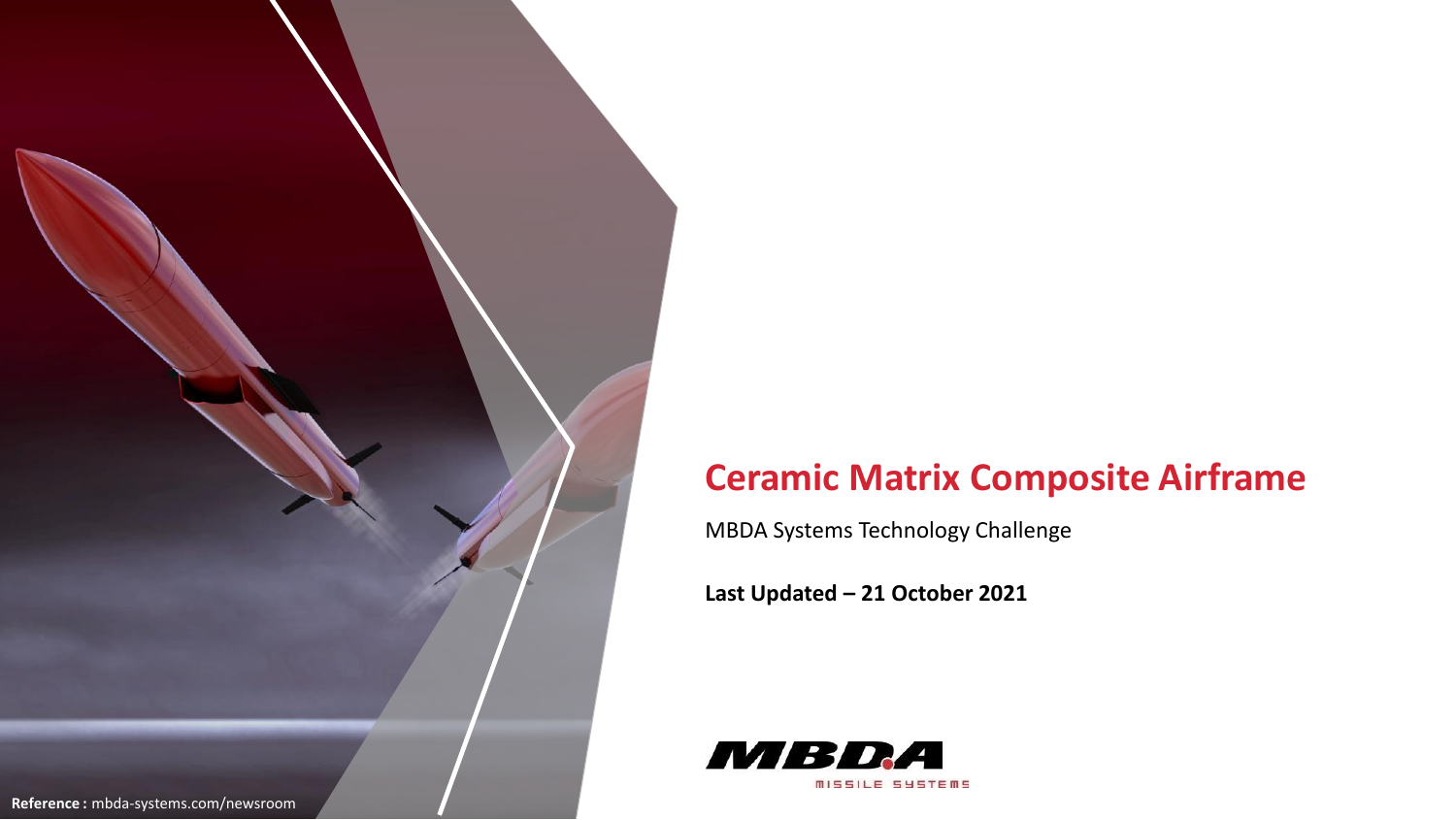



**Reference :** mbda-systems.com/newsroom

**Page : 2**

### **MBDA Ceramic Matrix Composite Airframe Technology Challenge The Need for Ceramic Matrix Composites**

- Ceramic Matrix Composites (CMCs) are a novel class of materials that can provide good structural properties at elevated temperatures for sustained durations of heating.
- **The airframe structure for high speed vehicles needs to operate in a high** temperature environment due to kinetic heating.
	- CMC airframe structures provide a step change in operating temperature, and could enable higher speed systems that can fly for longer durations
	- The aim is to provide an alternative to a conventional metallic airframe (aluminum, steel or titanium), that can operate at elevated temperatures.
- Other applications for CMC of interest to MBDA include:
	- Propulsion systems (including air inlets)
	- Control surfaces with high temperature leading edges
	- RF transparent seeker radomes
- This challenge aims to identify novel CMC materials and manufacturing methods for MBDA to support the development of for the next generation of high speed systems

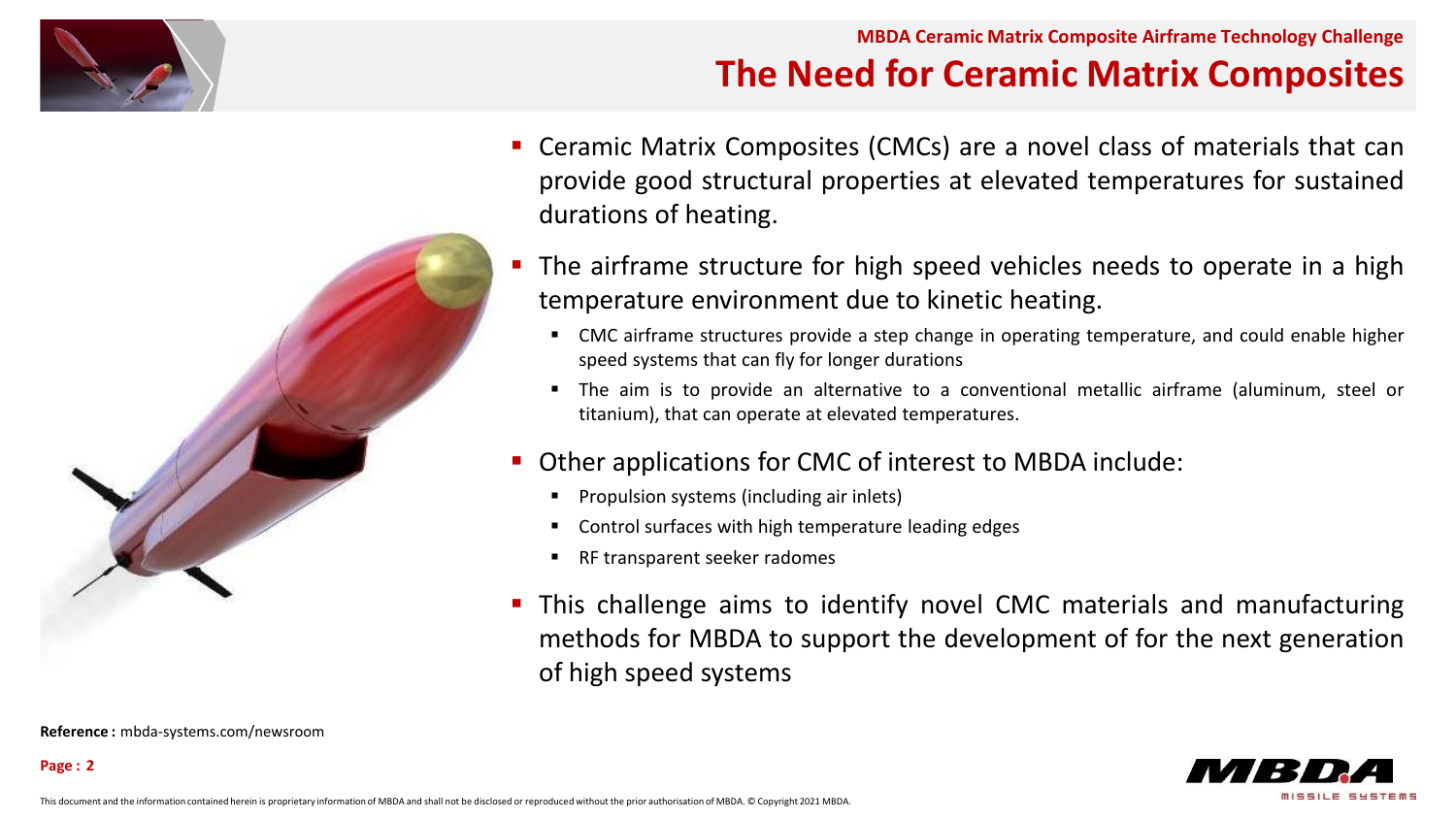

#### **MBDA Ceramic Matrix Composite Airframe Technology Challenge Challenge Question**



### **Challenge Question**

What materials and associated manufacturing processes are available to develop a temperature resilient airframe forebody?





**Reference :** mbda-systems.com/newsroom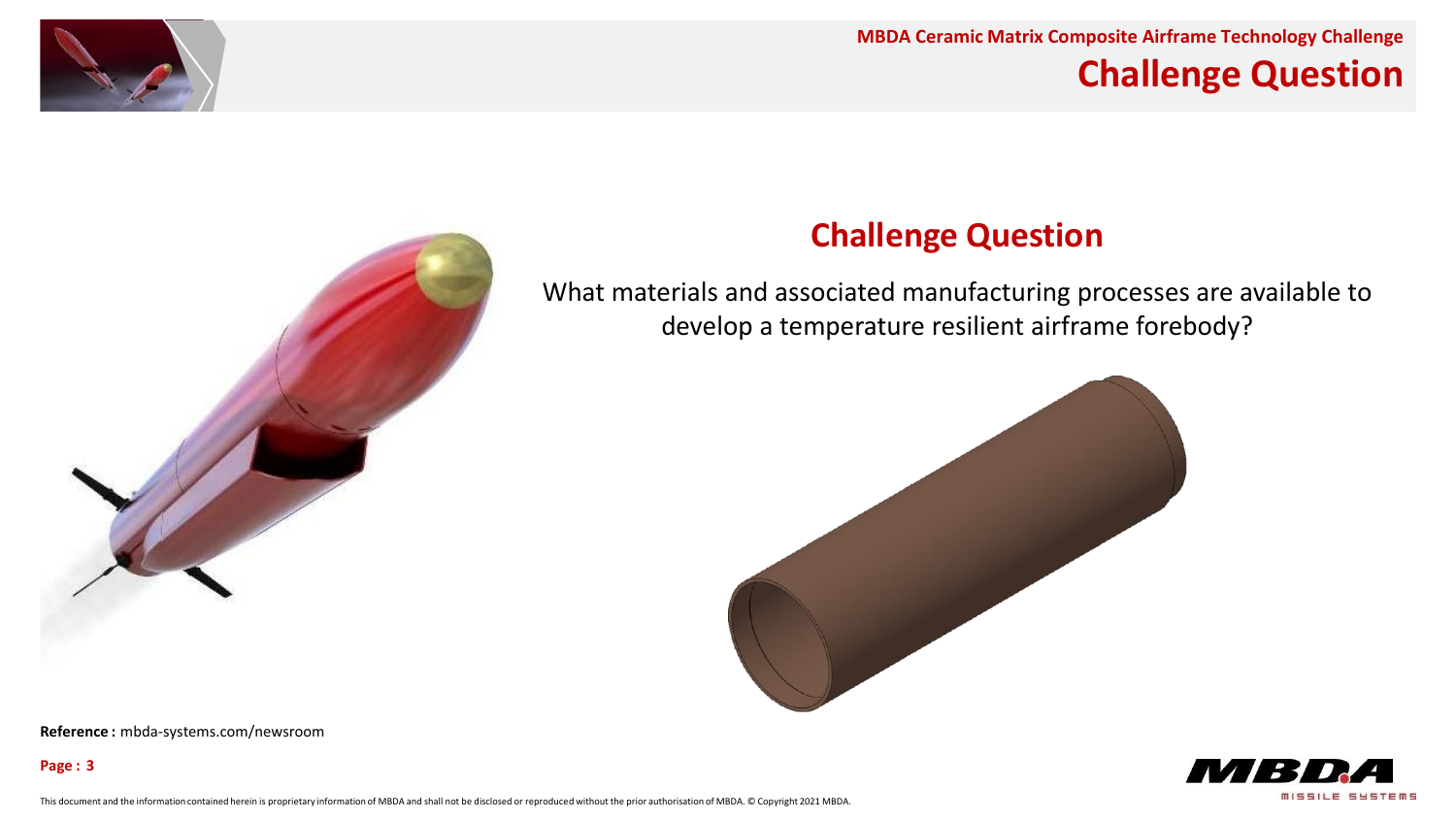



 The non-negotiable Challenge T&C's and NDA should be returned signed with the proposal. Any proposals received without the signed NDA or T&C's will be discounted.

**MBDA Ceramic Matrix Composite Airframe Technology Challenge**

**Challenge Process**

- Companies / universities provide a short proposal on how they would manufacture the forebody geometry, using the provided template.
	- Proposal template available
	- MBDA engineers will answer any technical queries as required to support the applications
	- **Proposals to be submitted to MBDA [ftn.innovation.gateway@mbda.co.uk](mailto:ftn.innovation.gateway@mbda.co.uk) by 17 December 2021**
- MBDA UK review proposals and down-select projects of interest for further development
	- Those proposals down-selected will be provided up to £17.5k to provide a detailed overview of how the part could be manufactured, and invited to present to an MBDA panel
- If a viable method of manufacturing the part is identified MBDA will fund the manufacture of a demonstrator component in 2022.

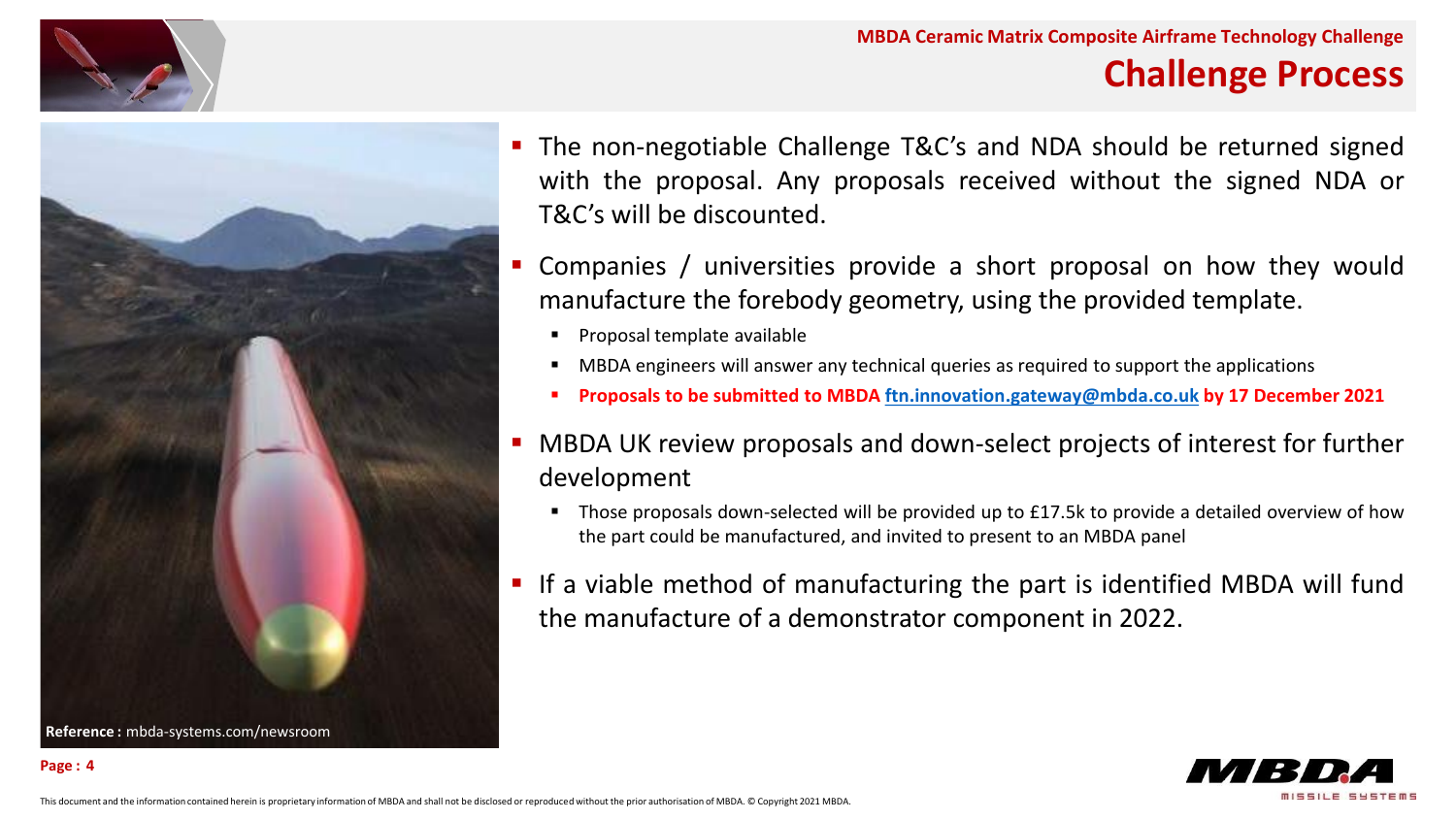#### **MBDA Ceramic Matrix Composite Airframe Technology Challenge**

### **MBDA Ceramic Matrix Composites Airframe Technology Challenge 2021**



This document and the information contained herein is proprietary information of MBDA and shall not be disclosed or reproduced without the prior authorisation of MBDA. © Copyright 2021 MBDA.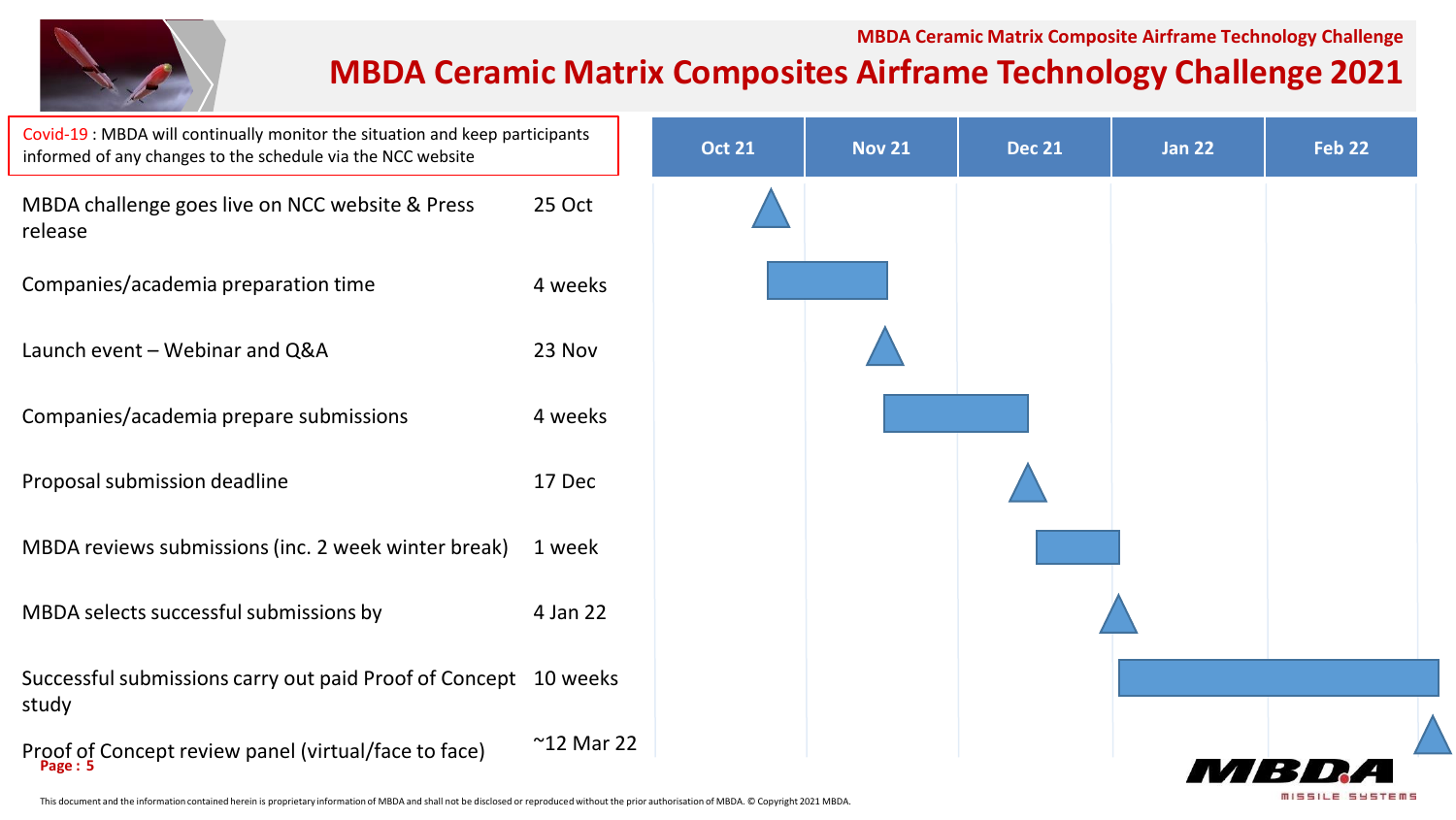#### **MBDA Ceramic Matrix Composite Airframe Technology Challenge Generic Forebody Geometry (1/2)**



- Demonstrator part is a de-featured generic forebody
	- MCAD Forebody Tube : 12301774684 rev 1.1 (available as STEP file)
- Generic forebody tube for a 8" calibre airframe
	- Calibre : 203mm
	- Length : 700mm
	- General tolerances : ISO 2768-m
	- Surface roughness : Ra 3.2
	- Cylindricity : 0.2mm

**Page : 6**

- Straightness : 0.25mm
- Cut-outs, holes, fillets, chamfers, precision tolerances, and geometric tolerances have been omitted
- **Features, shape and dimensions are tradeable to suit manufacturing process**
	- Example 1, mounting lugs could be metal, but method for attaching them to the CMC forebody must be presented
	- Example 2, geometry of mounting lugs could be changed to enable them to be manufactured as one CMC part
	- **Tolerances can be relaxed to suit manufacturing process**



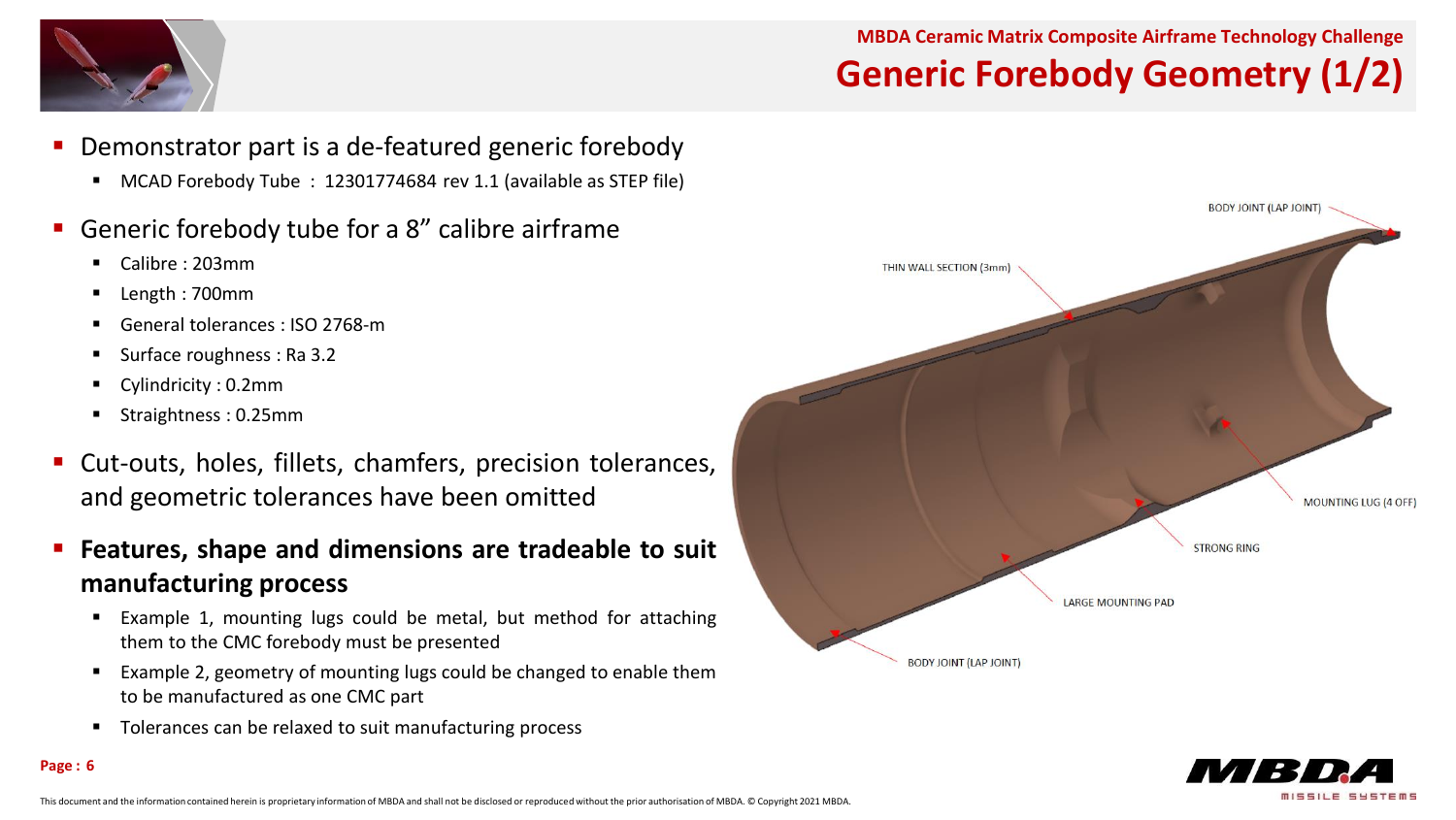

**MBDA Ceramic Matrix Composite Airframe Technology Challenge**

# **Generic Forebody Geometry (2/2)**



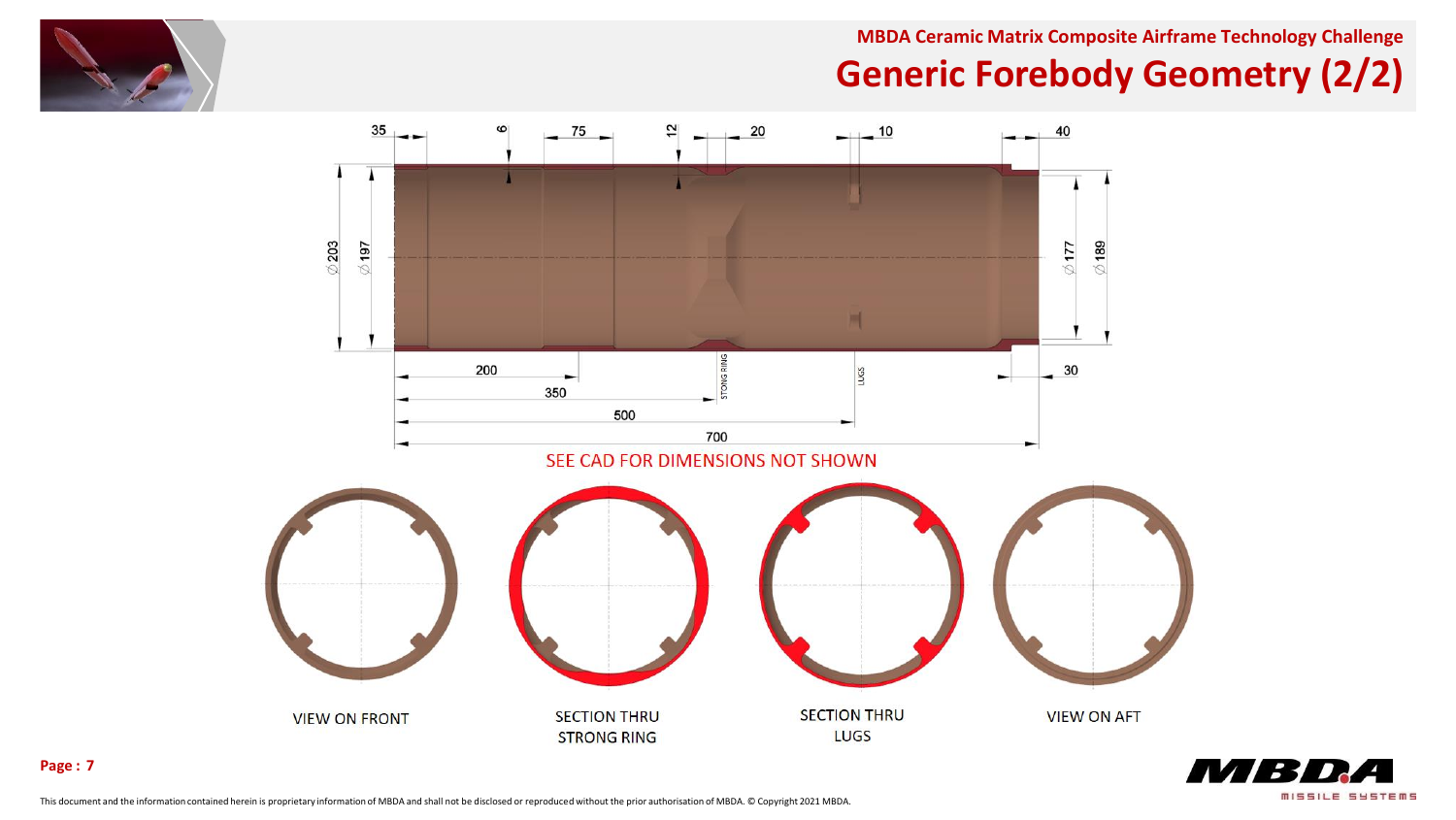

# **Structural Requirements**

#### ■ Mass

- Shall be <14kg
- Should be <10kg

#### **Temperature (soak)**

- Shall operate at > 1000°C for < 300 s (e.g. oxide based CMCs)
- Should operate at > 1200°C for < 300 s (e.g. non-oxide based CMCs)
- Quasi-Isotropic material stiffness (Young's Modulus)
	- $E_{xx} \approx E_{yy} \approx E_{zz}$
	- $E_{rr}$  > 60 GPa (at ambient)
	- $E_{xx} > 20$  GPa (at 1000°C)
- Further material properties (at ambient)
	- **Fracture Toughness**  $K_{1c} > 5 MPa.m^{1/2}$
	- Tensile Strength  $UTS > 180 MPa$

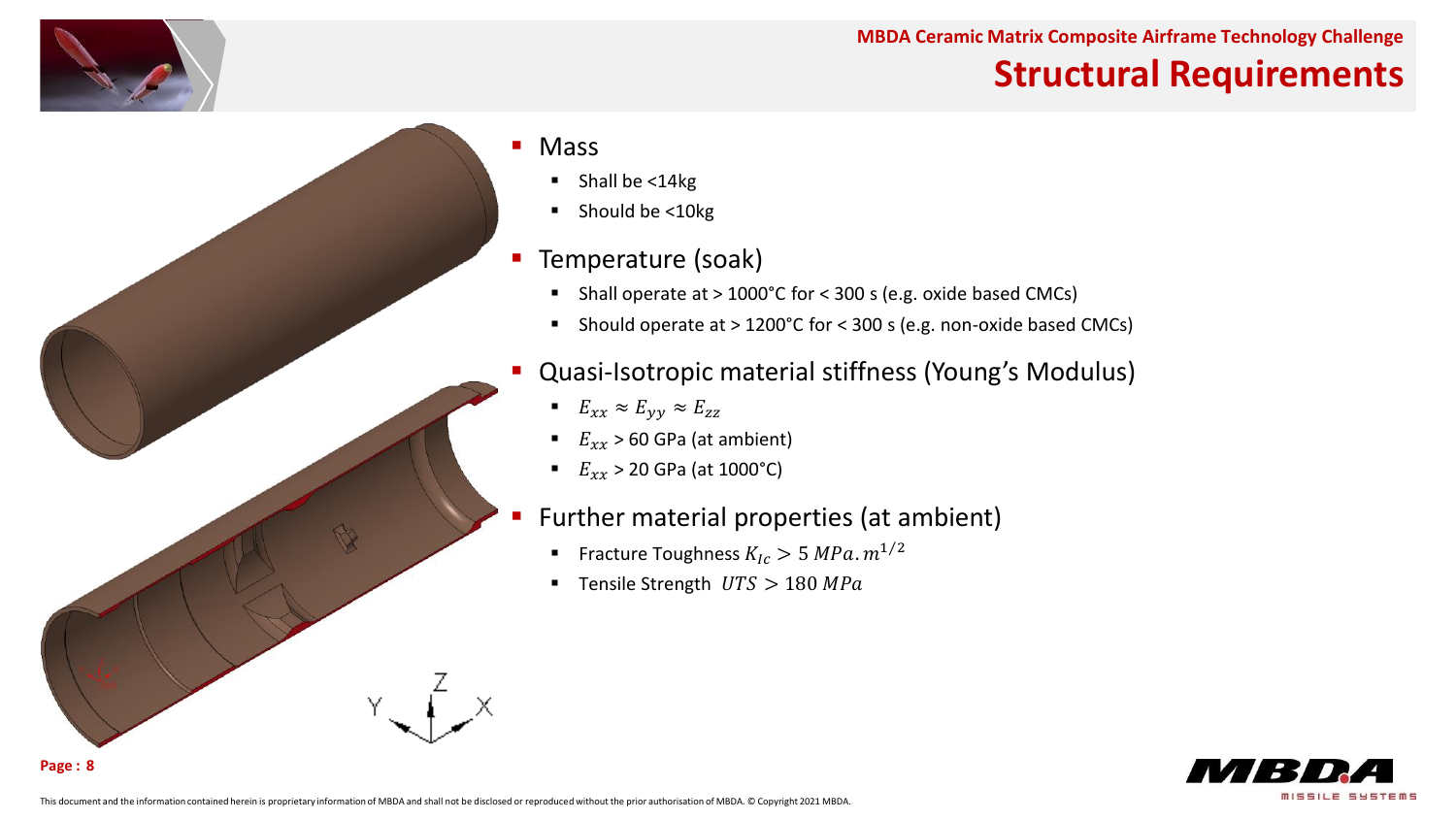





- Proposed material and associated manufacturing methods for forebody
	- Identify any partner companies if capability is not available in house (e.g. material suppliers including source location)
	- Development / manufacturing lead times of parts
	- Material properties (structural and thermal) and associated standards / testing data
	- Limitations of manufacturing method (e.g. ply orientations / stacks)
	- Estimated cost for 1-2 components and batch production of 1000 forebodies
- **Maturity of technology** 
	- Technology Readiness Level (TRL) of any materials and Manufacturing Readiness Level (MRL) of any manufacturing processes
	- Development roadmap and dates as to when commercially available
	- Ideally (but not essential) avoid sources which may apply restrictions on military use of technology (e.g. ITAR and EAR)
- **Modifications to baseline geometry to enable manufacture**
- Surface finish restrictions (typically airframes would be painted)

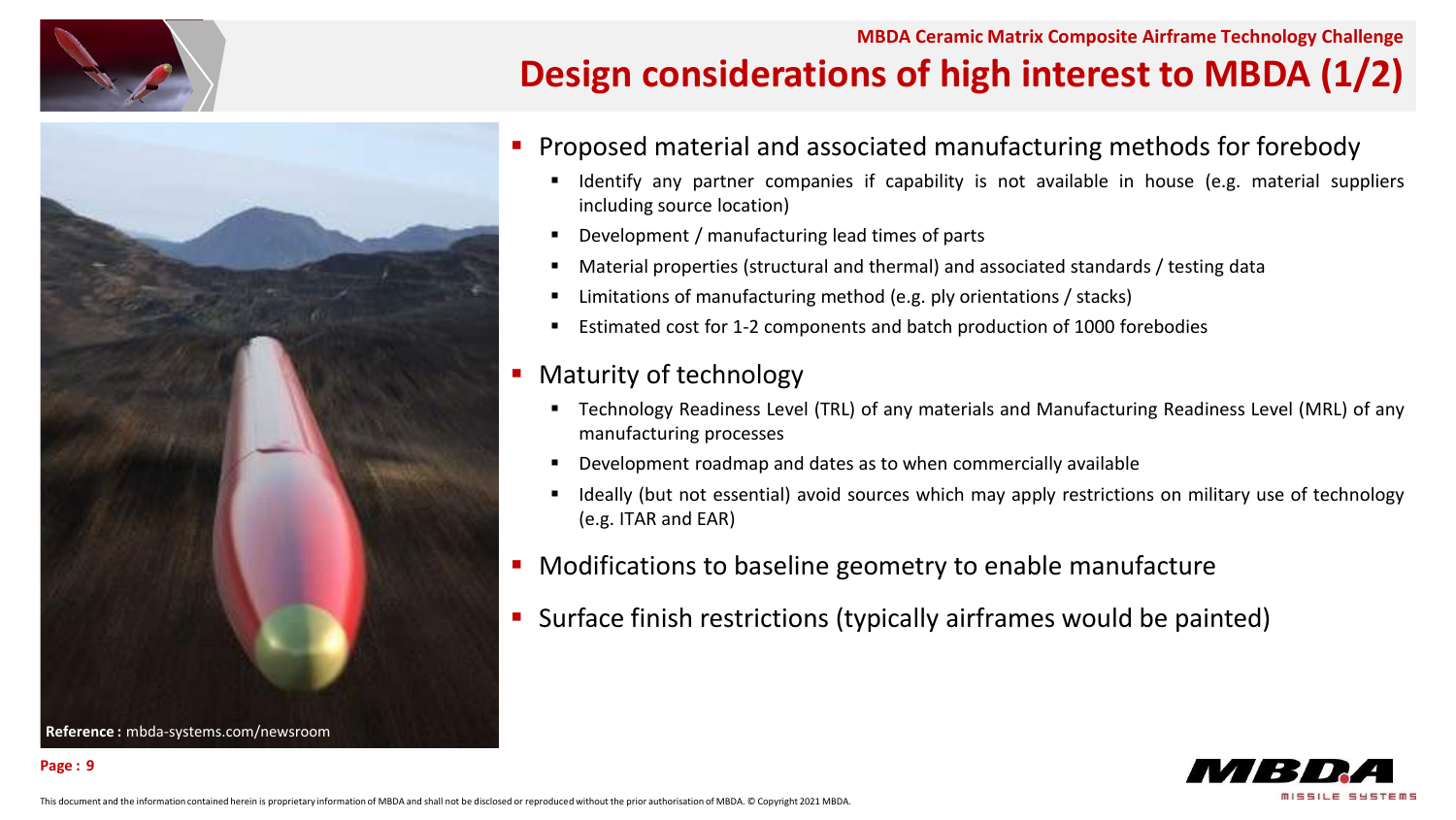

#### **MBDA Ceramic Matrix Composite Airframe Technology Challenge Design considerations of high interest to MBDA (2/2)**





- **Options (e.g. additives) to increase forebody functionality** 
	- **Electrical conductivity**
	- Thermal conductivity
	- Lightning protection
	- **Thermal protection**
	- EM attenuation
	- RF Transparency (vs temperature)
	- Functionally graded materials (inclusion of small RF transparent patch)

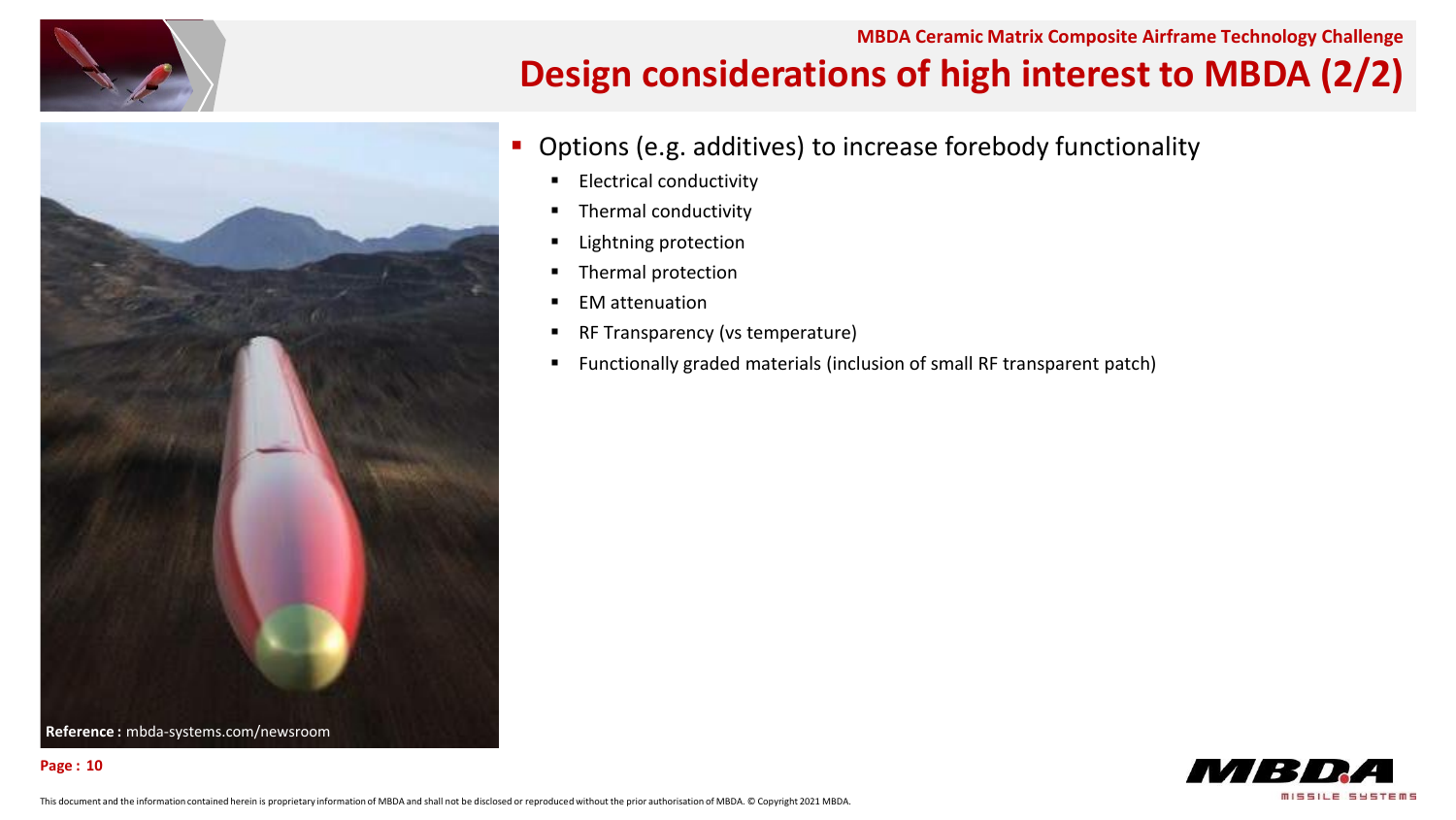

### **Scoring Criteria**



 Proposals will be scored and selected based on the following criteria (all criteria are equally weighted)

- **Production cost of airframe**
- Availability of materials and manufacturing process to MBDA in 2025+
	- Expected Technology / Manufacturing Readiness Level in 2025+
	- Including availability of the technology to MBDA without restrictions (e.g ITAR, EAR)
	- Comply to legislation and appropriate standards (e.g. REACH, ISO9001, ROHS)
- Survivability of the forebody at elevated temperatures
	- At what temperatures can it operate and for how long?
- Structural properties (mass, stiffness, strength, etc.) at elevated temperature
	- Does the proposal meet (or exceed) the requirements in Slide 7
- Geometric properties being met by manufacturing methods (Slide 5)
	- Impact of manufacturing method on forebody geometry
	- Changes wont be viewed negatively if they don't impact the assembly of components to forebody
	- Repeatable performance in manufacture
- Additional functionality material can provide to airframe (Slide 9)